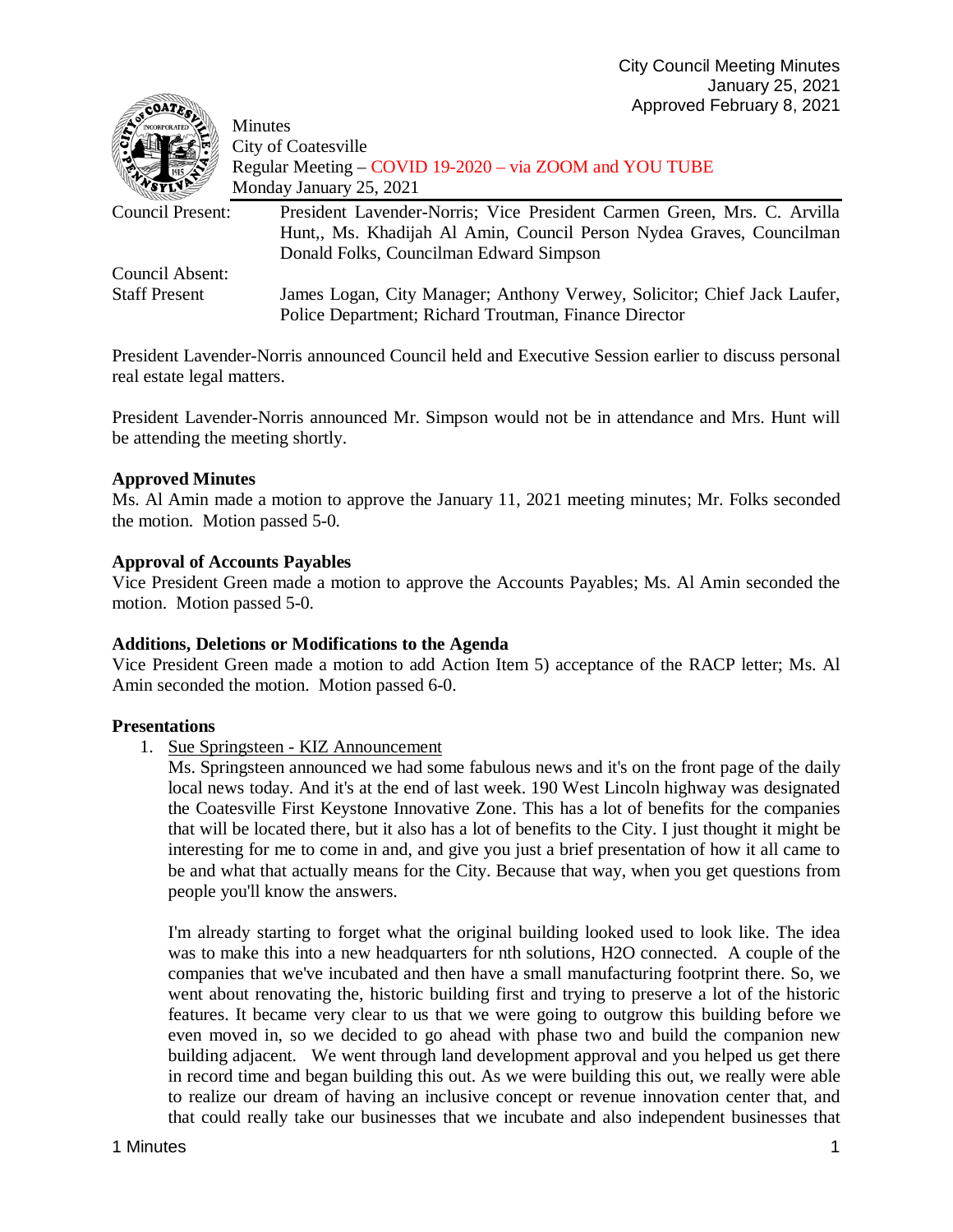## City Council Meeting Minutes January 25, 2021 Approved February 8, 2021

just want to locate in Coatesville. We could help support their pathway from early stage startup all the way through to developing their product and supporting them through their early revenue process. The new building enabled us to have a second floor, that could accommodate independent businesses that wanted to move into the City that may or may not have anything to do with nth solutions. These are the companies that committed to coming to Coatesville, they're related to us. Most of them, H2O connected started us on this journey because, it was that QOZ business that brought me to look at Coatesville and then everyone, and our partner companies with solutions. They all are on board to coming. And then we have, since then we are helping a Coatesville resident with a great idea of build out his company and he'll be located there. We have multiple properties, multiple tech companies under one roof, we thought, let's see if we can get a Keystone Innovative Zone Designation. This would provide just another reason for tech companies, biotech early stage companies to locate here in Coatesville. The Keystone Innovative Zone, in case you're not familiar with, it is something that is run through the Department of Economic and Community Development (DECD). They provide \$15 million in state tax credits every year that are given to companies located in Keystone Innovative Zones (KIZ) that meet certain criteria. So there are 28 geographic locations in Pennsylvania, and these are really regions. They're not census tracks or tax parcels they're regions. The purpose of this program is to really provide it's a way of getting capital to early stage companies that have the ability to grow and create jobs in Pennsylvania.

For college graduates or for people who are already here and want to stay here. This idea is how do you attract technology, biotech, diversified manufacturing, and other industries to stay, to come to Pennsylvania, stay in Pennsylvania and tax credits are certainly a way to do that. What they offer is for a company well, for a company that's less than eight years old, they will offer a 50% tax credit based on your year over year revenue growth. So, for instance, if H2O connected this year makes 50 sales, \$50,000 worth of legal orders, and then in 2022 sells \$150,000 worth of legal orders. Then I can take that hundred thousand dollars increase in my revenue and apply to get a \$50,000 tax credit state tax credit, because on the KIZ business lesson, eight years old, and I'm a tech company and I meet some of the other criteria. So, they do have periodic expansion through the program. I started talking to DECD about being my advocate and helping us get through the process to see if we could get a 190 West designated as a Keystone Innovative Zone. So that companies that will benefit from this are for-profit businesses, less than eight years old, they have to be in a KIZ geographic boundary, which as of January 8th, 190 West Lincoln highway is a KIZ geographic boundary. They have to be a growth business where you can see where they could provide, they're going to scale.

They're going to provide growing number of jobs. They really look for industries, technology, biotech, somebody who has a unique proprietary technology, certain types of manufacturing. There is an industry qualification as well, so there are numerous benefits to Coatesville. I mean, obviously it benefits the companies, it benefits their investors, but because of those benefits, it attracts those businesses to Coatesville. And, you know, it creates jobs within Coatesville. It helps support the other businesses that are going to pop up within Coatesville, like your restaurants and the different support businesses that will grow that are on the horizon for Coatesville. It complements the qualified Opportunity Zone (OZ) Initiative really well because the OZ initiative tends to have its biggest benefits. In the longterm horizon. So, for instance, H2O connected is a qualified Opportunity Zone business. There are tax benefits to the investors in the short run, through tax deferral and things like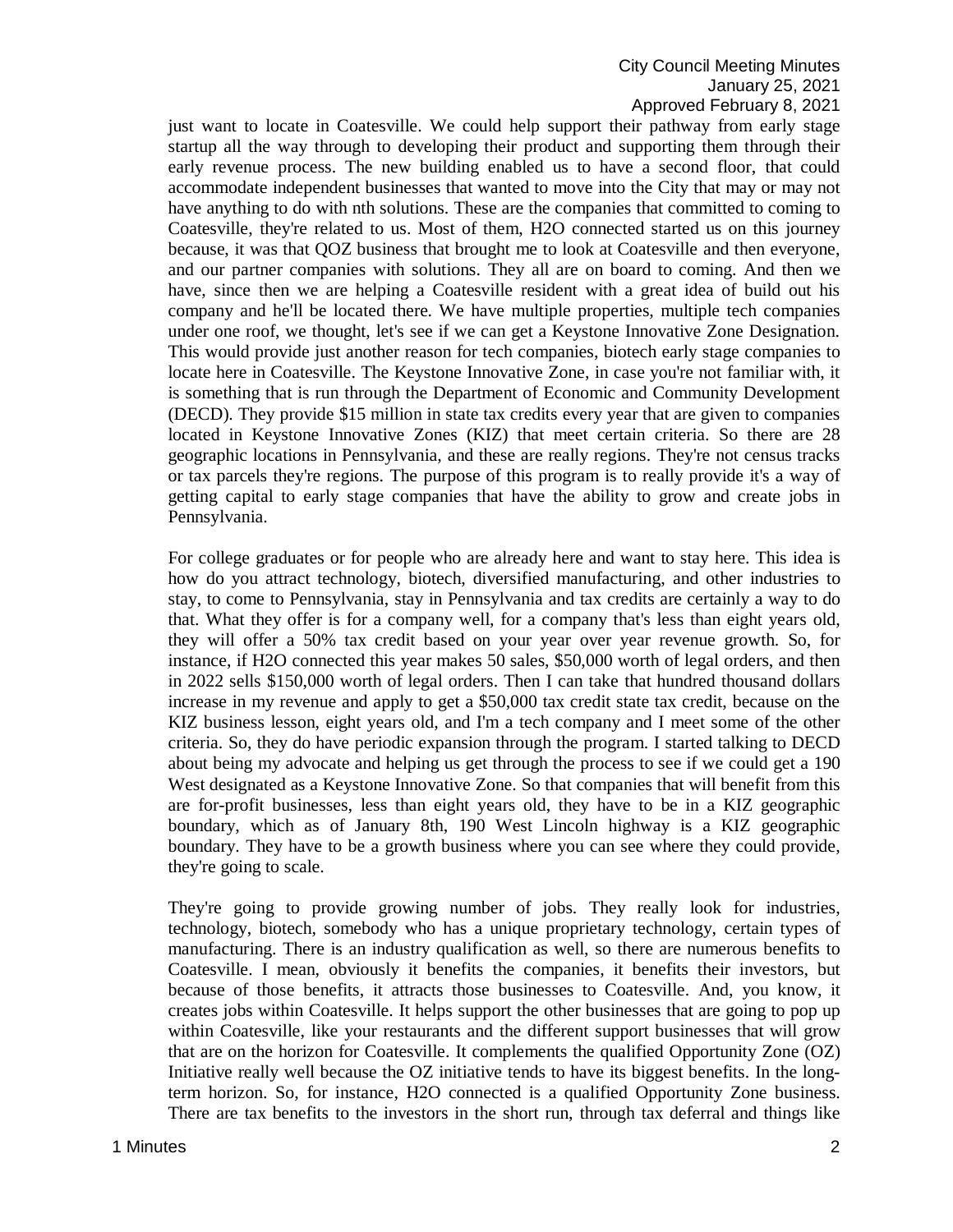## City Council Meeting Minutes January 25, 2021 Approved February 8, 2021

that. But the really big benefit is when the company is sold years down the road. The big benefit is more long-term with the KIZ designation, it provides some really early stage benefits to the investors. I believe that the nth innovation center is the only innovation center in the region that has both OZ and KIZ designation. So that's a big deal. It creates an innovation hub within Coatesville, you know, tech entrepreneurs. We're kind of a strange breed. We all love to kind of collaborate together and sort of be around each other, sort of like a bee's nest, because there's a lot of high energy. It helps create an innovation hub here in Coatesville. It also compliments the branding that James has been doing and Sonny's been doing and really getting the Coatesville name out into the marketplace as really the high energy next place debate. This really supports that Coatesville rising brand that we're all really trying hard to get out into the mainstream. The other thing that's really interesting here is that the approval process, when you apply for a KIZ designation, typically takes three to six months and DECD. DCED approved this in 10 days. Coatesville is on the radar screen of the Commonwealth of Pennsylvania and the, and the Commonwealth really believes in this City, or they would never have, have approved that this fast. It's really, really exciting to get that kind of approval that quickly. So, these are the companies going into the nth innovation center that already qualify as KIZ eligible. We really hope it's going to expand the manufacturing and Coatesville, and so there, again, it will be able to expand the number of jobs that we can create down at that corner. These jobs are these jobs range from entry level, and they train up through the skill and income stream so that it really helps people grow their careers. It also helps us expand our high school internship program, because the more companies you have, the more diversification you have in a building, the more opportunities there are for our high school interns. We have had quite a few conversations with the Coatesville Area School District, we're in the process of formalizing that relationship. We are really looking forward to expanding our high school internship and a real formal level with the school district. We think that'll be a win-win for all of us, right. And, um, I really can't end it without thanking everyone. Um, you know, it's been a big, it's a big project. We would never have gotten here, and we would never have gotten here this fast, if it wasn't for your help, everybody's help and support and introducing us to who we needed to know and telling us what we needed to know and helping us move forward quickly and encouraging us. And so now, in addition to the City, and we have the economic development council in the state now is sort of unofficial partners. We really are excited. We just think that there's a lot more that's going to happen. And we're just so thrilled to have been welcomed into community by you and everyone else. Thank you.

# **Discussion Items**

1. Meeting Minutes

There was no discussion on meeting minutes at this time.

2. Parks and Hoops

Mr. Logan explained that he and Mr. Houston attended a Municipal Managers meeting about a week ago via zoom. And the discussion came up in terms of what Park and what Municipalities and Townships are going to be doing in 2021. And as an ongoing discussion, we still are kind of in COVID, coming out of COVID, then we have vaccines, on their way. But there still was the big question of what are we going to do in our cities in terms of events? Most of the municipalities that I asked in terms of the basketball courts and activities in their parks, most of them have their hoops up, allowing the kids to get out. The kids are out playing. I mean, they need an outlet. I just wanted to bring it to our council tonight for a brief discussion on what our next step is going to be in terms of our Parks opening. The kids are,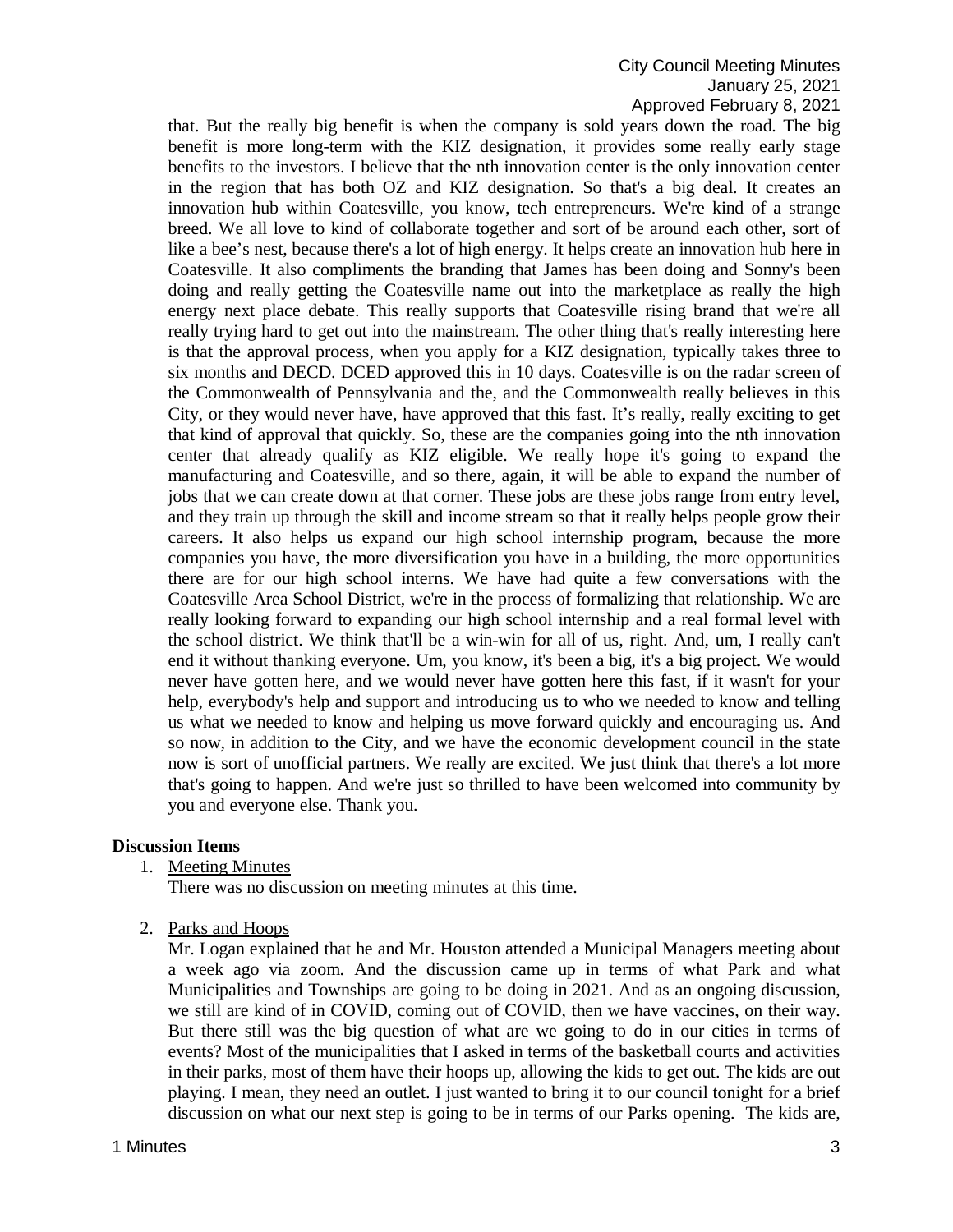if they're not here playing basketball, they're going to other communities to play. We do have the guidelines up in our parts, we have signs that say, wash your hands, use hand sanitizers. My recommendation tonight would be for you all to consider, allowing us to put up our basketball courts and allowing our young people to get out, stretch their legs and enjoy the sport that they love, where they have to wear a mask. We do have a Declaration in place for masks.

Council Person Graves stated people have contacted me a lot in regards to the hoops, not being up and just feeling like, people really want to get out and play basketball, be COVID responsible. I think one thing that would be helpful, and I'm not sure we might have to run this by Parks and Recreation, but maybe have put a place to use hand sanitizer at all of our Parks, just like a hand sanitizer dispenser that we refill to make sure that folks can keep their hands clean and stay safe while engaging in basketball.

Mr. Logan explained that would be something we would have to submit to a public works, I guess, because parks and rec is not really a department. They are a commission, they would not have the wherewithal to do that. So that would probably be a public works. This would be a decision that you all would make after our Declaration, if you continue it, of course there are restrictions on the number of people, the size of the groups that can be out.

Ms. Al Amin stated we would also have to look at the cost of the City being available, being able to put the hand sanitizer in the machines, in each of the parks, because that certainly isn't something that was in our original budget. Is there any way Mr. Logan, you can check on the capacity for outside recreation and outside events? I mean, I know what it is right now that our Declaration is in place, for if and when we lift the declaration.

Mr. Logan explained one of the things that we're looking at limit, let me just start with the hand sanitizer. There is pros and cons to the hand sanitizers. I I've seen them in some parts and they've been vandalized. I see them in other parts. It's just the sign that says, you know, use your hand sanitizer, wash your hands, things like that. Um, I personally think that, you know, if we put hand sanitizer on all our parts, um, you know, they probably will not get used or, you know, maybe yeah. We run the risk of them being vandalized. So, so that, so the responsibility, just like, you know, when we go outside right now is on, you know, the, the kids. And I think, um, you know, for the most part, if we place the signs out there and let them know that, you know, Hey, you, you need to wash your hands after you, you play basketball. I mean, they have to be responsible as young adults now. The other reason why I wanted to bring this up, cause we also have league sports that are beginning to start up right now. What's unique about the league sports is that those particular teams that are playing now, they are taking it upon themselves to get players tested before they even start their league play.

3. Jazz Festivals

Mr. Logan suggested starting the Jazz Festival back up. As you all know, each year, the City of Coatesville is proud to host the Unity Day celebration and after the celebration, which follows the first Saturday after the 4th of July, we have a series of jazz festivals/sounds of music. We did not have the opportunity last year, obviously to have it, but this year, I would like to put it on the table for you all to consider instead of having it in July, start having in September, and it would be consistent, or I should say it would consist of six to eight, every other week, jazz festivals throughout the City, starting with Abdala Park, moving to Ash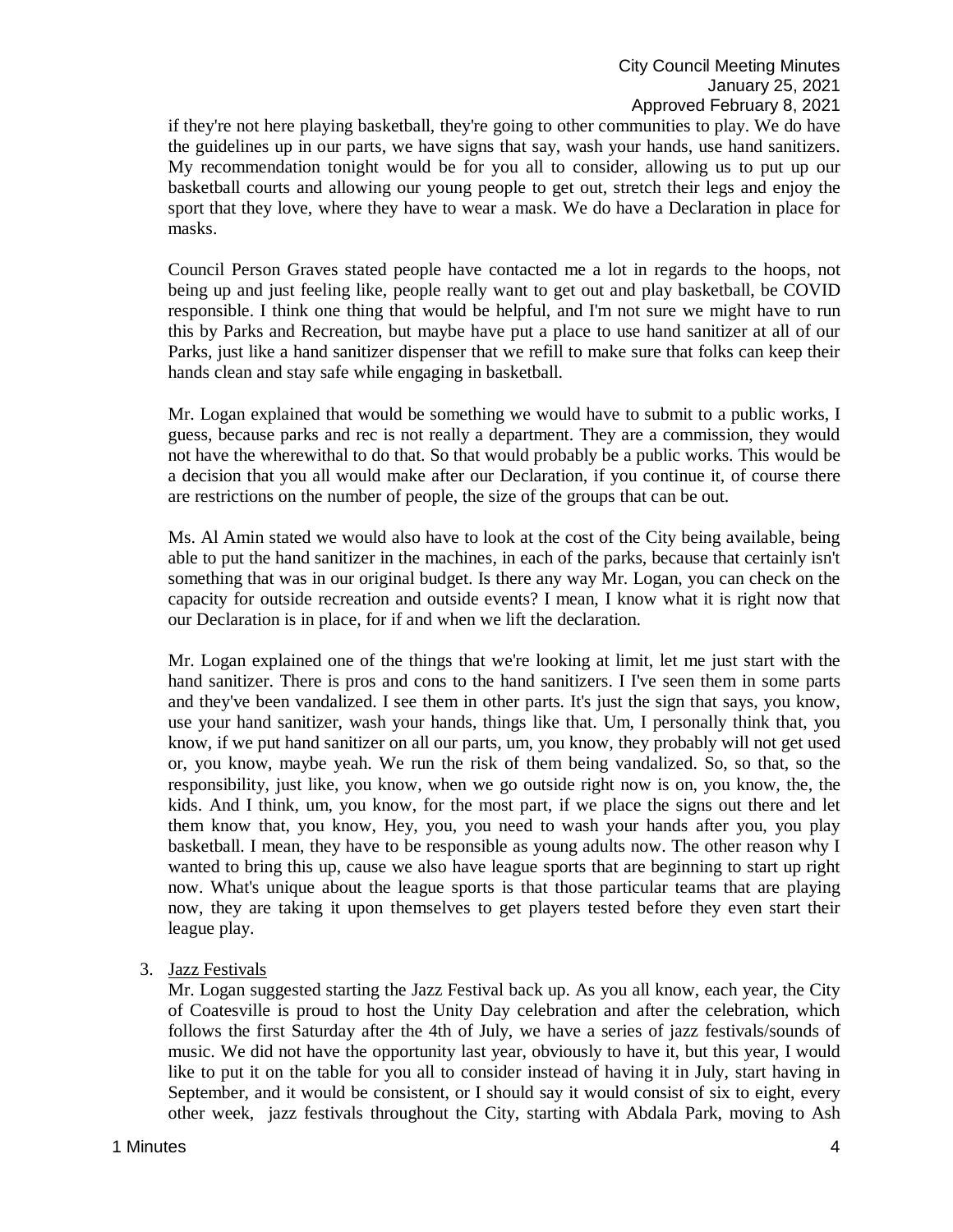Park and then finishing up at Gateway Park. And the way this would work, in many of you have seen other cities do it, we would have reserved boxes for individuals to attend the Jazz Festival and they would be in those designated areas and we could limit it to the number of people that can be out. These are Friday events. They are about two hours or two and a half hours. They are not long events, and if you have attended our Jazz Series, you know, that it's just great music. People are out sitting in their chairs.

Vice President Green stated she really missed them last year. They were so much fun, just being out there in the Park. I really enjoyed them. Each one, we got better each year, it got better. And to not be able to do it last year, like really made you realize just how the community came out, how involved everybody was in it. Like people were asking about it. It's like, it's COVID, we can't do anything. So I think it would be wonderful. Council person Graves stated that we also have a lot of my local hip hop artists too. And I'm wondering if we can have part of the, part of the jazz festival dedicated to our local hip hop artists. President Lavender-Norris explained that is what we did last time. We, it wasn't, it's called the jazz festival with the generous change. We had a hip hop, we had gospel, we had little bit of everything. Mr. Hunt stated maybe we could keep the name "Sounds of Summer" and drop the jazz part of it. Mr. Logan explained there is a committee that is part of this ad the Unity Day Committee.

## **Citizens Hearings – Regular Action Items Only (3 Minutes)**

There were no citizens hearings on regular action items at this time.

Vice President Green made a motion to close citizens hearings on regular action items only; Mr. Folks seconded the motion. Motion passed 6-0.

#### **Regular Action Items**

1. Receive and consider a Resolution appointing Steven M. Dobson as the City of Coatesville Fire Chief

Vice President Green made a motion to approve a Resolution appointing Steven M. Dobson as the City of Coatesville Fire Chief; Ms. Al Amin seconded the motion. Motion passed 6-0.

Mr. Logan announced Steve Dobson has been part of the Cultural Fire Family for close to 20 years now. He's very familiar with the City, with the community. He worked under Fire Chief Alderman, he came highly recommended over the last two years to move over to this part-time position as our fire Chief. We had a number of applicants that submitted resumes, Steve's resume and his background came to the top of our list and we feel that he would be a tremendous asset, moving forward, with the plans that we have for a Fire Department on the City of Coatesville.

2. Receive and consider promotions within the Police Department

Chief Laufer announced this January marked his 8<sup>th</sup> anniversary here with the City of Coatesville. I'm just as excited today to come to work as I was eight years ago. And when you listen to the things that are going on in this community, when you look at the presentation by Sue Springsteen talking about the KIZ and the things that are happening at 190 West, it's exciting to be a part of the Coatesville community and provide the Police services, the level of quality of Police services that we strive to provide every day for the City. I've been blessed and certainly the City has for the last eight years to have some continuity in our non-commissioned Officer positions here in the Police department. Now,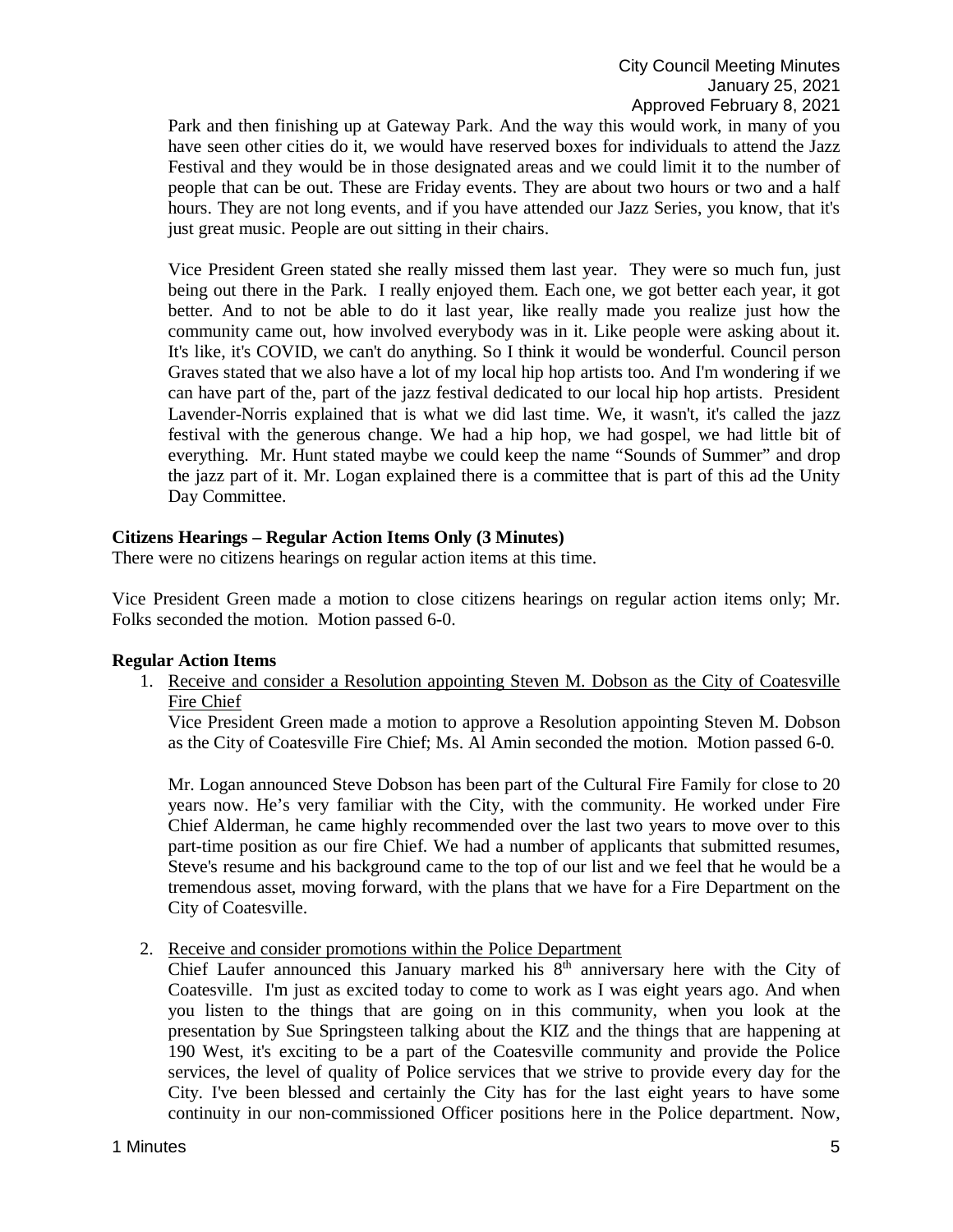last meeting, we talked about the retirement of Sergeant Smith. He is officially retired now. We are starting to see some of these seasoned Officers that have been in these leadership positions in the Police department for the last eight years. They are reaching their 20th year and there's going to be some change in the department. So currently, on the agenda here tonight, we have a promotion and a recommendation for a part-time to full-time and I will go ahead and go through those promotions, if you will, with the retirement of Sergeant Smith, that opens up a position for the rank of Sergeant.

In the beginning of 2020, we had a civil service compliant, promotional exam, both written and oral that established a standing list. So currently, for position of Sergeant, we have, going by the rule of three, we have three eligible candidates to fill that position that was vacated by the retirement of Sergeant Smith. And that would be, number one, Corporal Brendan Boyle, a number two, Corporal Jeffrey Ingemie, and number three, Corporal Paul Antonucci, and it would be my recommendation going on the highest score of Corporal Brendan Boyle. I am recommending him for councils to consider for promotion to Sergeant and replacing Sergeant Smith, then that in turn creates a Corporal position. We currently have two Corporal vacancies. The one was generated back in November with the retirement of Corporal Michael's. We replaced Corporal Michael's Officer position, with a promotion from part-time to full-time of Officer Kimerlee, but we never back-filled the Corporal supervisory position. So, we have two current Corporal vacancies within the department. We have a standing list with two eligible candidates on it. The eligible candidates for promotion from Officer to Corporal are Officer Jared Davis and Officer Christopher McCarthy. And I will be recommending that we promote both of those Officers to Council, from Officer to Corporal, both to fill those vacancies. Then that creates one additional vacancy as an Officer. I would recommend that we promote from part-time to full-time, Officer Felicia DelliGatti, who was a unanimously selected based upon a poll of our supervisors, Sergeants and Lieutenant as a recommendation from our part-time Officer pool as to who the best candidate would be to fill that full-time vacancy. And that was Felicia DelliGatti. So, they would be the promotions that I would recommend here tonight.

Council Person Graves stated there are multiple officers in line for promotion that, just like large community concern about. I think that whether or not the complaints make it to your office, I am for sure here, some of the complaints, especially like, you know, on the street and I just have concern with, the Officers being promoted and our community not even trust them to be Officers in our department. And, now they are eligible for a promotion. And so that's, that's given me a lot of concern.

Chief Laufer explained that he can only make a recommendation, based upon the constraints of the Civil Service process. And currently, we have no Officers that are not eligible for promotion based upon disciplinary record. Vice President Green asked is all of these Officers have taken the additional training, for de-escalation and all of that. Chief Laufer replied, Yes, we had, we had online training that was a per capita for everybody in the department for all ranks, that was completed by these Officers. We also had the supervisory level training, that was conducted over at the training center. Even though several of these Officers weren't promoted yet, we anticipated these vacancies and have our succession planning in place in anticipation of these vacancies. And as an Officer, they were put through that training with the anticipation that they would be promoted to Corporal sometime in the near future. So, we have everybody that is being promoted undergoing two levels of training in implicit bias and bias policing.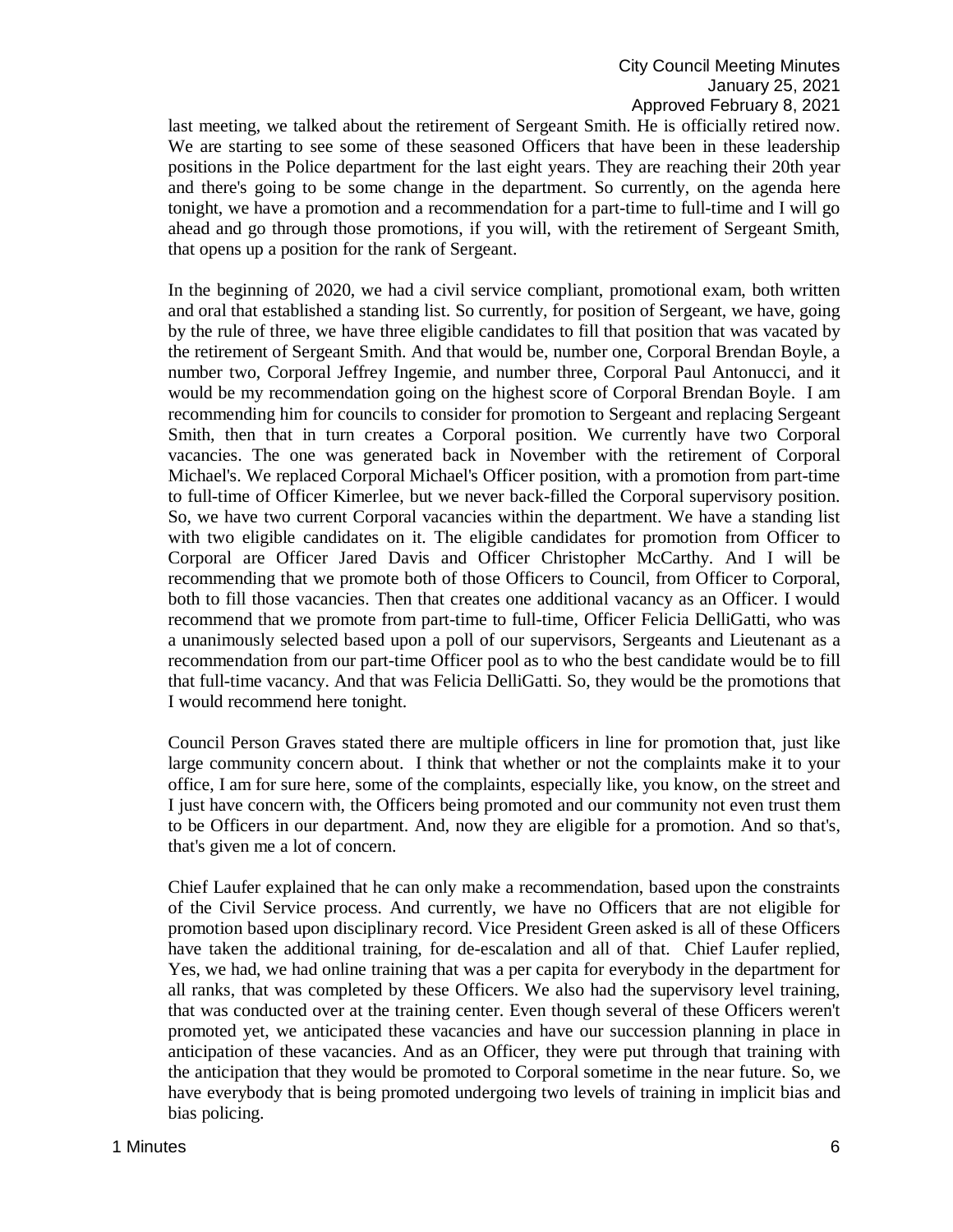Vice President Green asked Chief Laufer, are you satisfied with the positions and the concerns? I know it's unfortunate if there are community concerns and, and no one is filling out or filing a complaint, this is hard to hold someone accountable to something that is not happening from your perspective. I'm quite sure that you're aware of the concerns. Are you satisfied that these Officers, with the training that they received and with their conduct thus far? Are they prepared to be into a poll, the laws of the state and to abide by whatever Police reform or whatever is going to take place that they're prepared to do and to be standup Officers? Because, the problem is no one is, you know, people don't file complaints. So, there is no record of complaint. Council Person Graves stated Yes, however, there is video record, because Officer Davis was in a, in a viral, in a viral video recently in September. Chief Laufer stated to answer your question, Vice President Green, I do have confidence that these selections will serve the City. Well, believe me, we understand, you know, and they understand it. And with a promotion comes great responsibility. We expect a lot of our Corporals and Sergeants, they are and will be held the task or, you know, the decisions that they make in a supervisory role. They will be constantly evaluated for their overall fitness for being a Police Officer with the City of Coatesville and their fitness in a supervisory position. If we were doing this in an in-person meeting they would be present. In the past, we have gone ahead and taken the vote, and then the next council meeting is when we bring them in and actually swear them in, with one of our judges to have them take the Oath of Office for their promotion. I would invite them to be here. Thank you so much. We can set this up to be done virtually for the next meeting.

Vice President Green made a motion to promote Corporate Brendan Boyle to Sergeant; Mrs. Hunt seconded the motion. Motion passed 5-1. Council person Graves was the dissenting vote.

Chief Laufer explained that Sergeant Boyle has been with the department in the last two years, in anticipation succession planning and anticipation of this vacancy has stepped up to the plate and has been trained by Sergeant Smith, so that we have as seamless of a transition as it can be. Sergeant Smith will be hard to replace. He will have some big shoes to fill, but I'm confident that he has been well-trained and the newly promoted Sergeant will be able to carry on a lot of the duties that Sergeant Smith, we took for granted, that he was able to do for us and for the City as well. So, we're excited about the new Sergeant.

Chief Laufer explained the there are two positions and that would exhaust our civil service list. We only have two eligible for promotion off of our list right now. So that will exhaust that list. So, we would be promoting Officer Jared Davis and Officer Christopher McCarthy.

Vice President Green made a motion to promote Officer Jared Davis to Corporal; Mr. Folks seconded the motion. Motion passed 4-2. Ms. Al Amin and Council person Graves were the dissenting votes.

Mr. Folks made a motion to promote Officer Christopher McCarthy to Corporal; Vice President Green seconded the motion. Motion passed 5-1. Council person Graves was the dissenting vote.

Chief Laufer stated our last a matter to be considered for promotion would be part-time Officer Felicia DelliGatti to be promoted from a part-time Officer to full-time Officer. She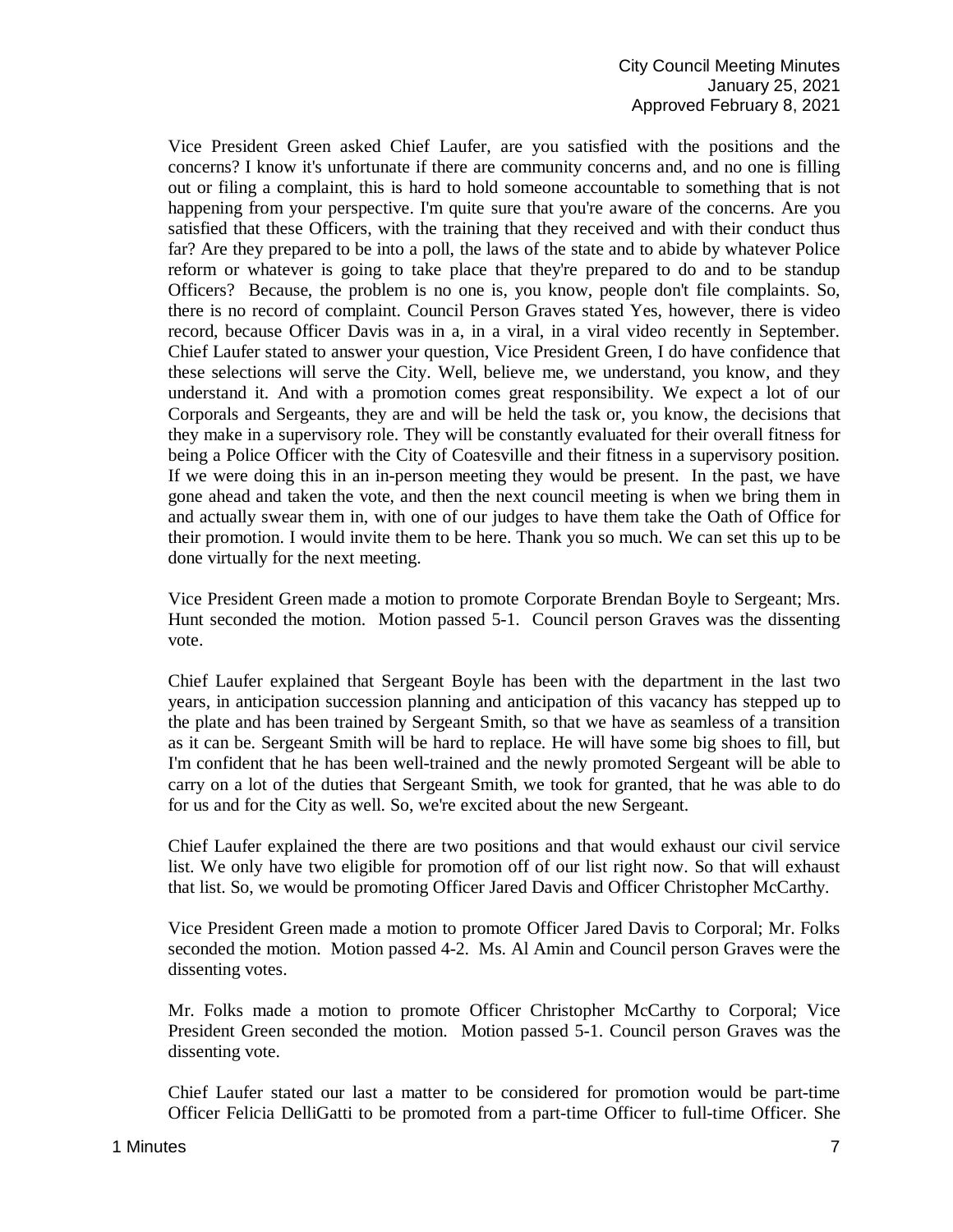has been with the department since November of 2091 and has served us very well and was the unanimous pick by her supervisors as a recommendation to fill this position. So, we would nominate Alicia Officer Felicia DelliGatti to be promoted from part-time to full-time.

Council Person Graves asked if Officer DelliGatti is the only woman in the Department. Chief Laufer explained that we have two new female Officers that just started, one is in training and the other is just completing her final stages with psychological and physical. We will have three here, two in training, and then one that has been with Officer DellaGatti since November. There will be the two of our full-time office or female full-time Officers.

Council person Graves asked if Officer DellaGatti is the Officer that was involved in the arrest that happened over the weekend, that was on videotape and went viral. I just have some concerns. Also, if I as a Muslim woman was arrested and for like the duration of her arrest, her hijab was on the ground, which was extremely concerning to me as a person who wears hijab. I can't imagine my hijab in anywhere, but my head, and so that was extremely concerning in the way that that was handled, because if my hijab had fallen off during an arrest, I would want it to immediately, be placed back onto my head to make sure I'm fulfilling my religious duty.

Vice President Green made a motion to appoint Part Time Officer Felicia DelliGatti to Full Time Officer; Mrs. Hunt seconded the motion. Motion passed 4-2. Ms. Al Amin and Council person Graves were the dissenting votes.

Chief Laufer thanked Council for their continued support of the Police department and of me as Chief. I can't tell you what it means to have the support of Council and believe in me. I work hard every day to make the Officer's uphold their oath and that they're held accountable for the decisions that they make out on the street. We are all not perfect. We all make mistakes. There's a difference between mistakes of the heart and mistakes of the head. We strive to hold our Officers accountable and make sure that they're making the best decision that they can for the community and for the City. And we will continue to strive to hold them to that standard with our newly promoted Sergeant and with our newly promoted Officers. So, thank you Council.

3. Receive and consider a Resolution designating Emergency Response Service Providers of the City of Coatesville

Mr. Logan explained the Resolution for the City of Coatesville Chester County, designation, emergency response service providers for the City of Coatesville. Normally the Fire Chief, is the one that's designated to basically provide the emergency service plans for the City of Coatesville. Now that we have recently appointed Chief Steve Dobson, to the position, he will be listed as our department of emergency service coordinator and lead person.

Ms. Al Amin made a motion to approve Resolution designating Emergency Response Service Providers of the City of Coatesville; Mr. Folks seconded the motion. Motion passed 6-0.

4. Receive and consider RACP Letter from the City Mr. Logan announced the City of also received a grant in the amount of \$1 million, that will be used to for the construction of our train station garage project. Um, there are many people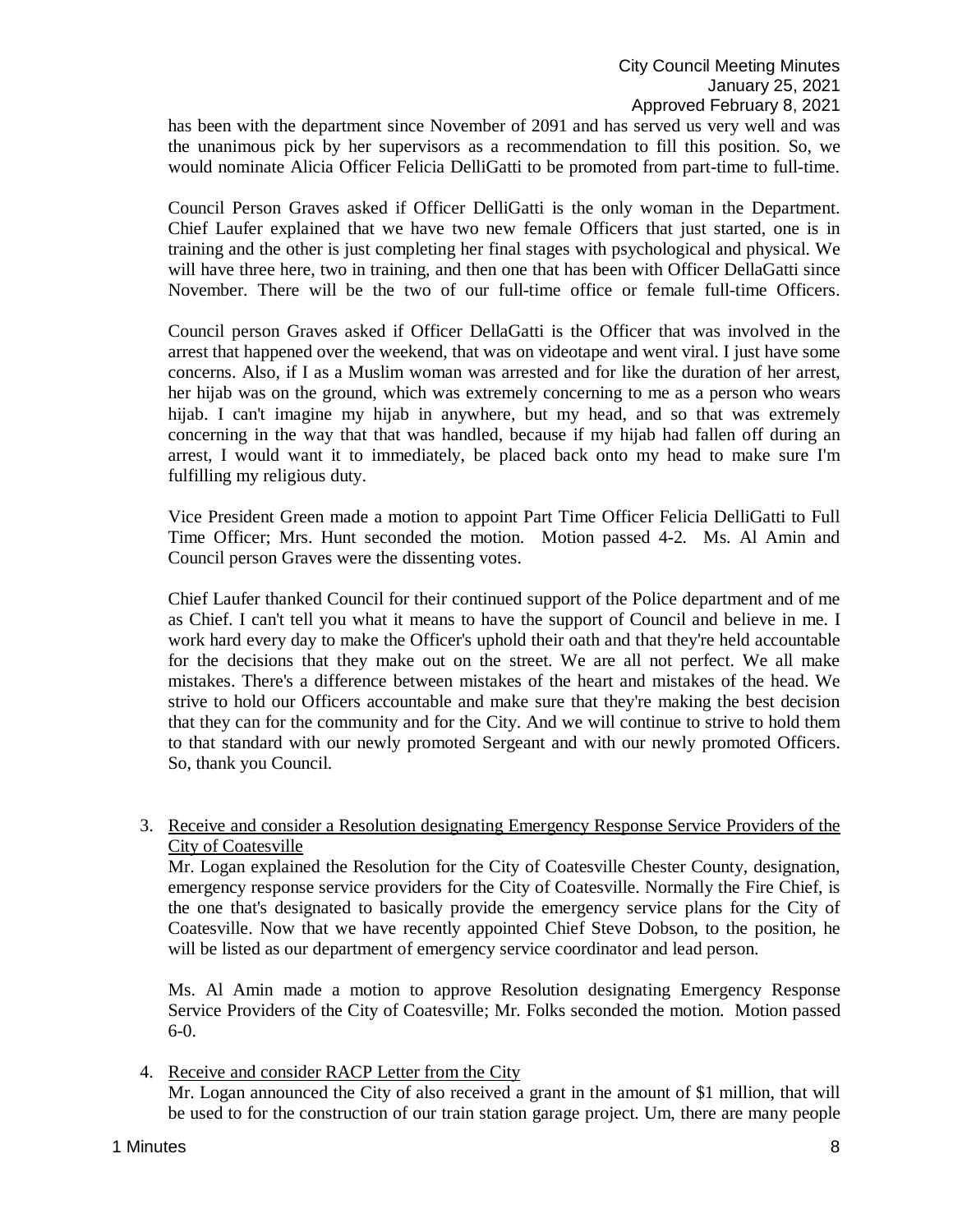involved in this particular, um, initiative. Uh, we have a state representative Williams that was involved. Uh, we had our County commissioners that were involved, a Senator, uh, committal that has been involved, um, a number of stakeholders and partners as well as council members, um, have been advocating for the development of this train station. So I, we recently received a letter. This is the state formality for council members to accept that, uh, as a point of record. And, um, and again, congratulations to you all into the City of Coatesville.

Mrs. Hunt made a motion to approve the acceptance of the RACP letter; Ms. Al Amin seconded the motion. Motion passed 6-0.

Ms. Al Amin made a motion to close action items; Mrs. Hunt seconded the motion. Motion passed 6-0.

## **Reports**

## 1. Solicitor

Mr. Verwey announced he worked on my matters related to the appointment of the City's new fire Chief; worked on issues related to holding a hearing on an economic development, liquor license, which we held in February; and provided general legal guidance and counsel to City administration for the past two weeks.

## 2. City Manager

Mr. Logan announced he has a brief report this evening, more of just an update. Then we will have our first report from our assistant City manager. To start it off, I just want to give you all an update on a 30 and 82 realignment. And that's at the intersection at First and Lincoln Highway. The construction is scheduled to resume in the spring or first opportunity of good weather. The completion date is scheduled for September, 2021. Ae are looking forward to having that realignment completed, that will complement the boxing work that's currently being done on 82. We are just looking forward to, kind of a new road into the City of Coatesville. Construction bids, for the new train station, as I just mentioned in terms of the RAC big grant that's going toward our transportation garage, but the bits for the train station itself are projected to go out next month, uh, in the cut, uh, construction is set to begin, uh, this year, uh, we're looking at two to three years for completion probably more three years.

I just want to thank the City Council, PennDOT and Amtrak, and the Coatesville construction team for all the work that they've been doing over the many years to maintain the momentum to complete this project. The plans for 480 car garages, as I mentioned, that's where the RACP money is going to help with the capital stack. Right now, it the garage is targeted at 480 cars. We are looking at, all of the possibilities of updating that because of COVID, a lot of industries are, are kind of reorganizing terms of how their employees are going to be working either from home or in the office. That of course is going to impact commuter and ridership. We are going to be really at the garage study out to make sure that we have enough spaces in the garage moving forward. My hats off to the Coatesville Redevelopment Authority for all the hard work they've been putting in, Sonia Huntzinger, also has been putting countless hours in locating companies to do a parking study for us, as well as the management study. We are very excited that we have the right team in place to move this project. On another front, Third Avenue, How many are you familiar with the Coatesville Historic Train Station? The one that we still have, and it is still operational, recently a bit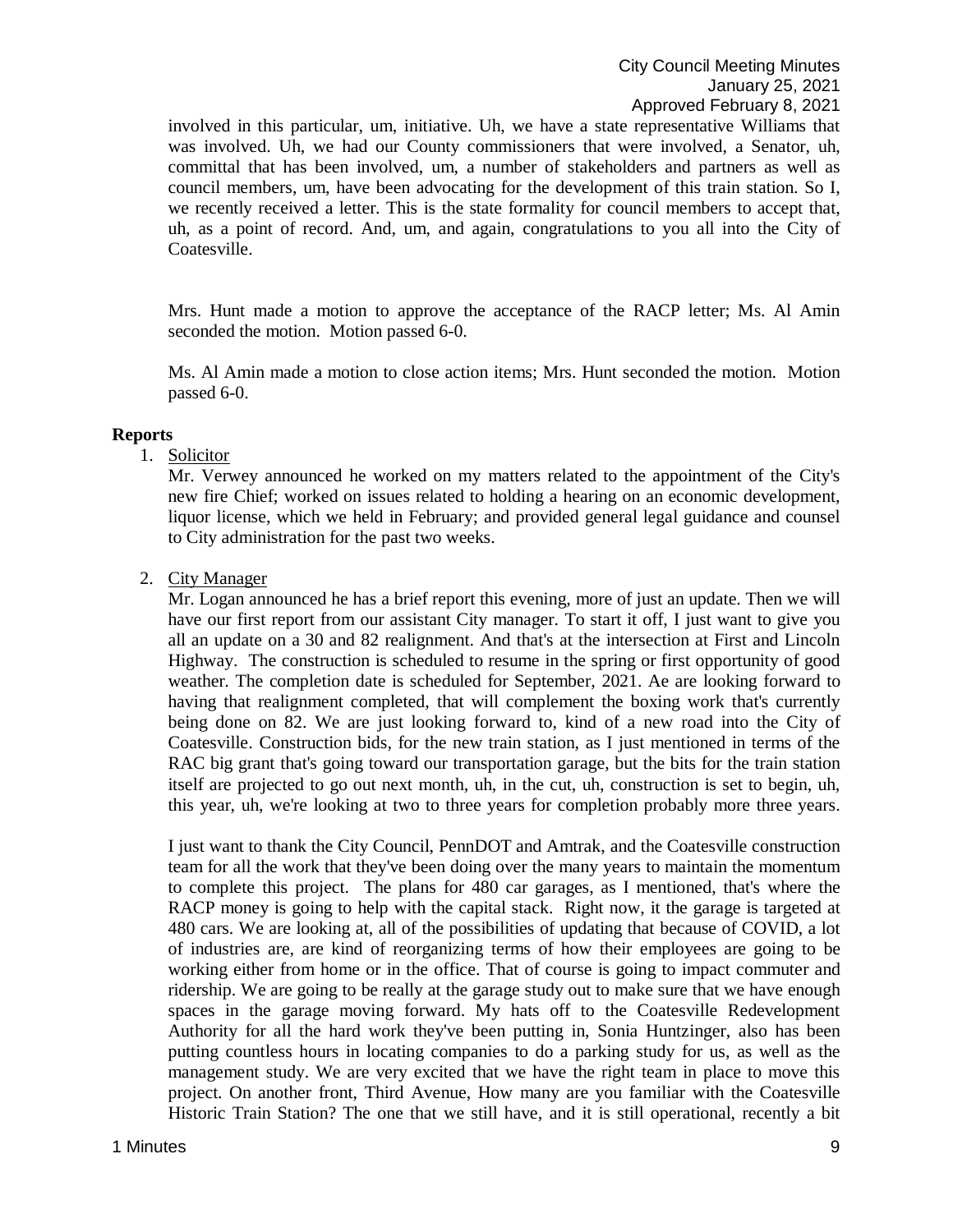went out for the train station exterior. Many of you know that the Train Station has been there for years. The City of Coatesville is responsible for the landscape and some of the repair work. We were awarded a grant by the County to do some exterior work on it, to compliment as well. Some of the work that was done by HBO when they came out to film the movie, Mayre of Easttown, we are just going to finish up the work that's required to restore the building, as much as we can to give it a nice pristine look. All bids are submitted, let's see, by the end of this month at 11:00 AM, is going to be the deadline for submissions. So we're very excited about that. Just kind of a segway into The Mayre of Easttown, the HBO of short series that was filmed here, we did receive a letter and a counselor wasn't I don't know. Did you get a copy of that letter in your packet? I Mr. Logan read the letter.

We are working with TMACC, County Commissioners, URBN Outfitters to move forward with a wonderful job initiative. I am very excited we have this opportunity to work with URBN Outfitters. A big, thanks goes out to Minnie McNeil and the East End Community partners and the many other volunteers, in making this year's MLK day of service on January 18th, a huge success. Many volunteers in this community just outdid themselves. They participated in a zoom round table discussion for both our youth and adults. There were care baskets that were delivered throughout the community and just random acts of kindness. So, thank you, Mrs. McNeil, if you're listening, you are a truly, truly wonderful, treasure in this community. We thank you for all the hard work you put in and all of the volunteers and churches that also came together to put together such a wonderful MLK day of service. The last thing I have is, and I think chip is also going to comment on this is Coatesville has a new testing site. It is the Brandywine Valley Active Aging, most of you know that as the senior center, right on the corner here, this is their Coatesville campus. They are taking testing reservations, I should say by appointment only. And the testing or those tests can be done between the hours of 9:30 and 2:30. Once again, you do have to register and you can go onto chesco.org to schedule a time for your testing. The days that they have available right now are Tuesdays and Wednesdays, but actually that may have changed.

#### 3. Assistant City Manager

Mr. Huston thanked City Council for allowing him to give short report here to expound on what Mr. Logan said about urban Outfitters, and I'm kind of taking his word. He did a lot of work on this leading up to this announcement, is that a beginning in the first week of February, they will see an announcement coming out about a job fair that will link the City of Coatesville and URBN Outfitters and the discussions we've had with them. They are looking for over 200 jobs to be filled. They just cannot fill enough positions in their fulfillment center in Gap. If you know where that is just on the other side of the Valley, the shifts will be the morning shift and evening shift. It is anything from pulling and shipping to customers, but also to unloading tractor trailers and then reloading their distribution facility. This facility is very large, and if you've been out that way, it's quite some square footage and operations inside, so they are looking for a number of jobs and they're focusing on Coatesville as one of the places to go. The partnership with this is URBN Outfitters, obviously as the hiring agent, the OIC career link MCDC, Coatesville School District, and James mentioned the TMACC. The TMACC is offering a bus line specifically for the people who get hired through urban Outfitters. That will start on the East end of the City will come through town at designated locations and take people all the way to gap in time for their shift, 10 to 15 minutes before their shift starts at the end of their shift, there'll be 10 to 15 minutes at the end of the shift. They can get on the bus and come back to Coatesville. So if they don't have transportation availability to get, as far as gap, TMACC, we'll be working with urban Outfitters to fill the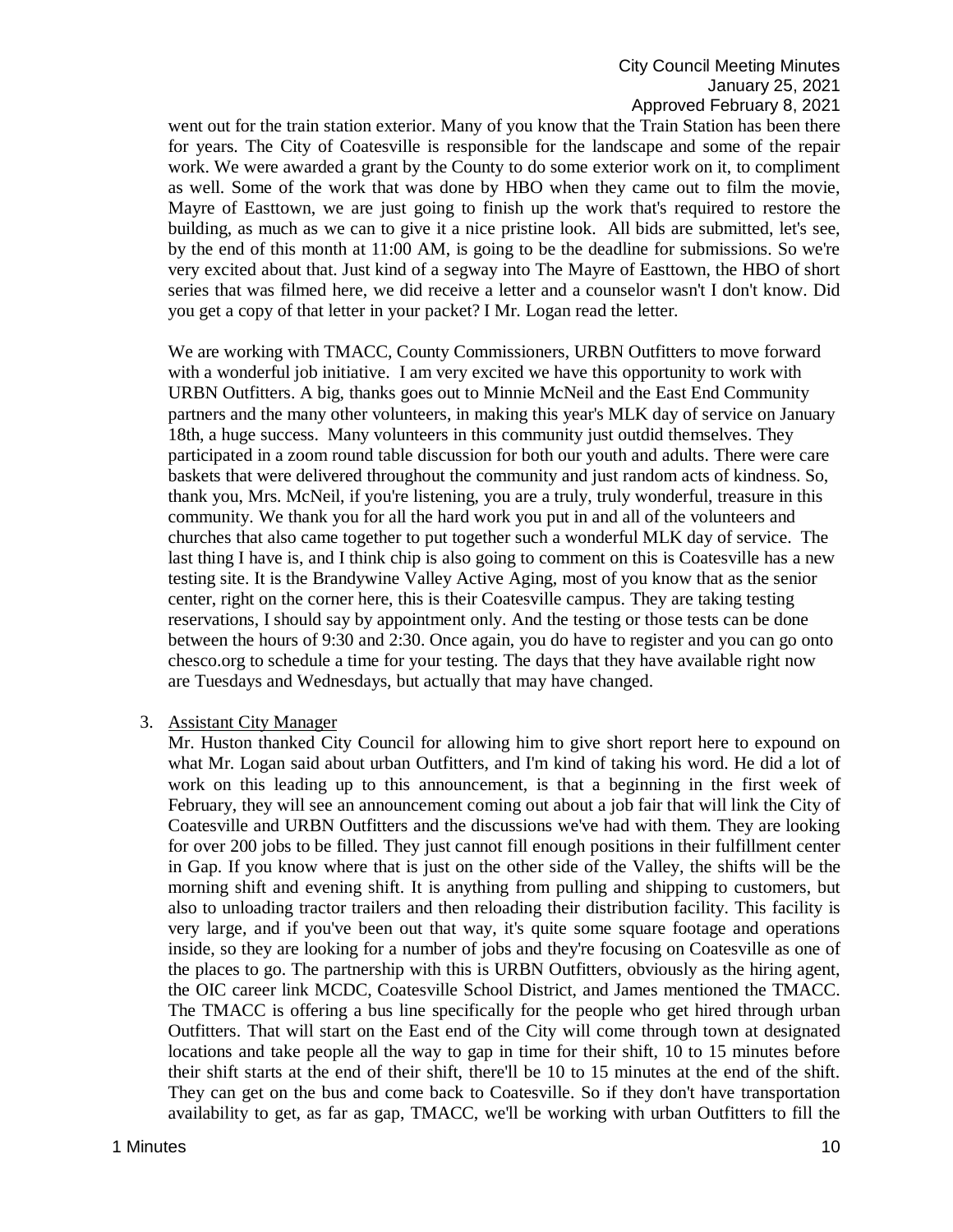roles that they need to get this distribution center, um, employed to the level. The funding for this is coming from the Commonwealth of Pennsylvania and urban Outfitters and will be run by TMACC. It is a specific bus run.

The Route 82 box beam project has been partially completed. If you drive 82 to get to the bypass or back into town, you will note that all of the concrete from the center berm has been removed as well as the guardrail. So, the only thing between us and the guard rail, what used to be the guard rail now has cones, and it is single lane in and out of the City and will remain that way until the work is completed. I noticed today coming in that PennDOT has removed its pro construction vehicles. I don't know when they're going to pick up on the finishing of the box beam, but I'll try and get some information for you next time. Just be aware that the box beams are gone and then it is only cones keeping you from the center.

The COVID is now available in Chester County. As, Mr. Logan mentioned the former senior center now Brandywine facility right here next to us will be one of those sites in the County. The County has announced that so far, 16,000 doses have been given in the County. Currently, we are listed in phase one and that is the medical staff, funeral staff, EMS providers, coroner medical examiner, long-term care residents, those persons aged 65 and older, and those 16 to 64 with higher risk conditions, cancer, diabetes, other things. And that that link I gave you for the COVID-19 vaccine will give you a little bit more detail into what the phases are. We are in phase one, a, a phase one B we'll step down to the next level of folks, and that will be the Police. And then phase one, three we'll drop into more of the municipal workers. And that type of thing in that link is as Mr. Logan mentioned the reservation system that you can go into and check the available dates and times to get yourself signed up, the County is doing no Moderna vaccine, not the Pfizer, but they are doing the moderna. Okay, A COVID update. I mentioned earlier, 19, 820 cases confirmed in the Coatesville, one death from six last two weeks ago to seven today. That is 70, 65 more positive tests. It has slowed down a little bit and that's a good, that's good news. As we continue to wear our masks and do the things we need to do to keep it from spreading.

The last thing I have for you is, two weeks ago, we talked about Palmer park, phase two and phase three will begin this spring. We also have the master planning when Ash park is underway. And the next meeting is actually this Thursday at 1:30 in the afternoon for the task team, the review should be the spring. I want to let you know that if you happen to be coming through town, probably in the same early February time table, but Natural Lands Trust is paying to have a couple of core samples done within the park confines, because there is a water problem in what I call it, the bowl, it's kind of, you've got the high side on both sides and the water gathers in the middle. There is a thought that there's a ground stream that runs underneath. They want to find out where the water table is. So any future planning on the master plan, they want to know if there might be, have to be any remediation or water removal, baffled systems under the ground as they go forward on planning for it. So, if you see some drilling going on in the park, don't worry, it's only going to be for a couple of days and we'll have our guys out there monitoring the work that's going on. So, just one more thing, the weather. Watch public works got out this afternoon and did some pre-salting on some of the tough areas on the Hill. We're not expecting much, but there's a chance of icing overnight. Mr. Scott, and his men had some pre-salting done this afternoon and the, the guys will be ready to go in the morning if they need to come and do some more salting, but it's not a pleasurable event, but it could be a salting event. So I want to let you know that, we're ready for that in the morning if needs and that's my report. So thank you all very much.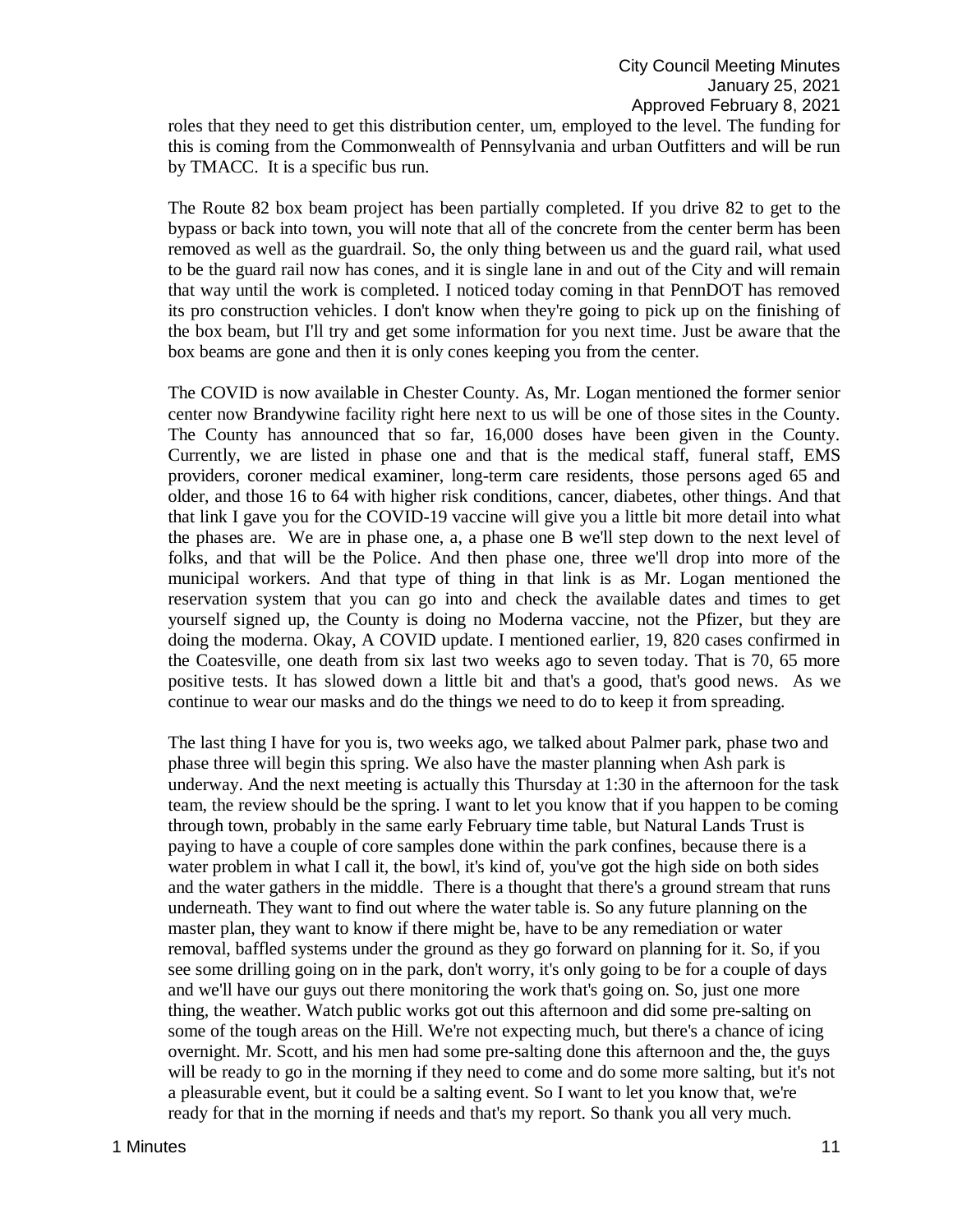Council Person Graves asked if URBN Outfitters hires people with felonies. Mr. Houston explained they have indicated there are background checks to be done, and that will be on a case-by-case basis on, on what exactly the offenses. They have not ruled out the possibility, but they will have a background check for the, for anybody applying. Council Person graves asked if they will do a drug test? Mr. Houston replied yes, they will.

#### 4. Finance Director

Mr. Troutman explained the two pages included in your package. So I'll start with the first comment being 2020 ended without needing to draw down any reserves from the trust fund. It's only positive, largely because of the settlement negotiated by council for the 250,000. So that was positive ending to the year. We are starting in a similarly good fashion and that we have not had to borrow a TAN (Tax Anticipation Note). This will be the second year in a row. We've not had to borrow and pay those fees that would be associated with it. Two positives to end and beginning of the year, the independent audit started and we're making very good progress on that front.

We are off to a good start in 2021 in another way in that three major favorable items, totaling 258,000 have come to us. So, we are starting out ahead of budget to a sizeable amount and I'll use a technical term. We're going to be stockpiling the savings to keep accumulating them. The favorable as we move through the year, the 2021 real estate and solid waste bills are expected to be mailed next week to owners. The reminder that a 2% discount period will be through the end of March. I would also like to make the point that we have turned over the 2020 delinquent real estate taxes, the unpaid to the County. So, they have them now and they are going to become subject to liens and interest. If as not paid current, we are also received the 2020 solid waste that was unpaid. We will do, as we did last year, we will have a short period of time where we will accept payments at the City hall window or by mail. The owners who did not take advantage of paying in 2020 can avoid having extra legal costs and collection costs added to the bills. It'll save approximately \$45 to anyone if they're able to pay within February, rather than have it carry forward. And then we'll turn it over to our collection agency in March, where additional fees, are unfortunately going to be added. Just a general statement that we are experiencing confrontations with the us mail delays. And I point that out now, because we are seeing where checks that we have issued are not necessarily being cashed timely. Any of the bills you might see in your package for the next couple of months, foreseeably we'll have a lot of work being done to make sure that we haven't double paid, make sure that they've already been paid. And then we're also having it on the opposite side of inbound invoices are coming in after they're due. We are having to work through those issues. So just we're cognizant of the issue, we're just working through it. Just alerting you that you might see some extra notes on invoices as you're approving them or working through them. Those are the general comments I'm making. And now I'll refer to the two pages that I've included in your package regarding a summary of some of the revenue items that are significant for the City. The intent for these two pages is to demonstrate that the City is serious about following its ordinances, holding all owners accountable to the same standards and continuing as one way to chip away at our financial stability and sustainability. We also want to provide data to council and to administration so that you have information to manage with. In keeping with comments that you've made in the past that we frankly now are starting to be able to get our arms around, to start identifying where the holes have been in our financial approach or ability to collect all our fees. We now have more information to be able to collect more of what still, um, and obviously we're pursuing these. The other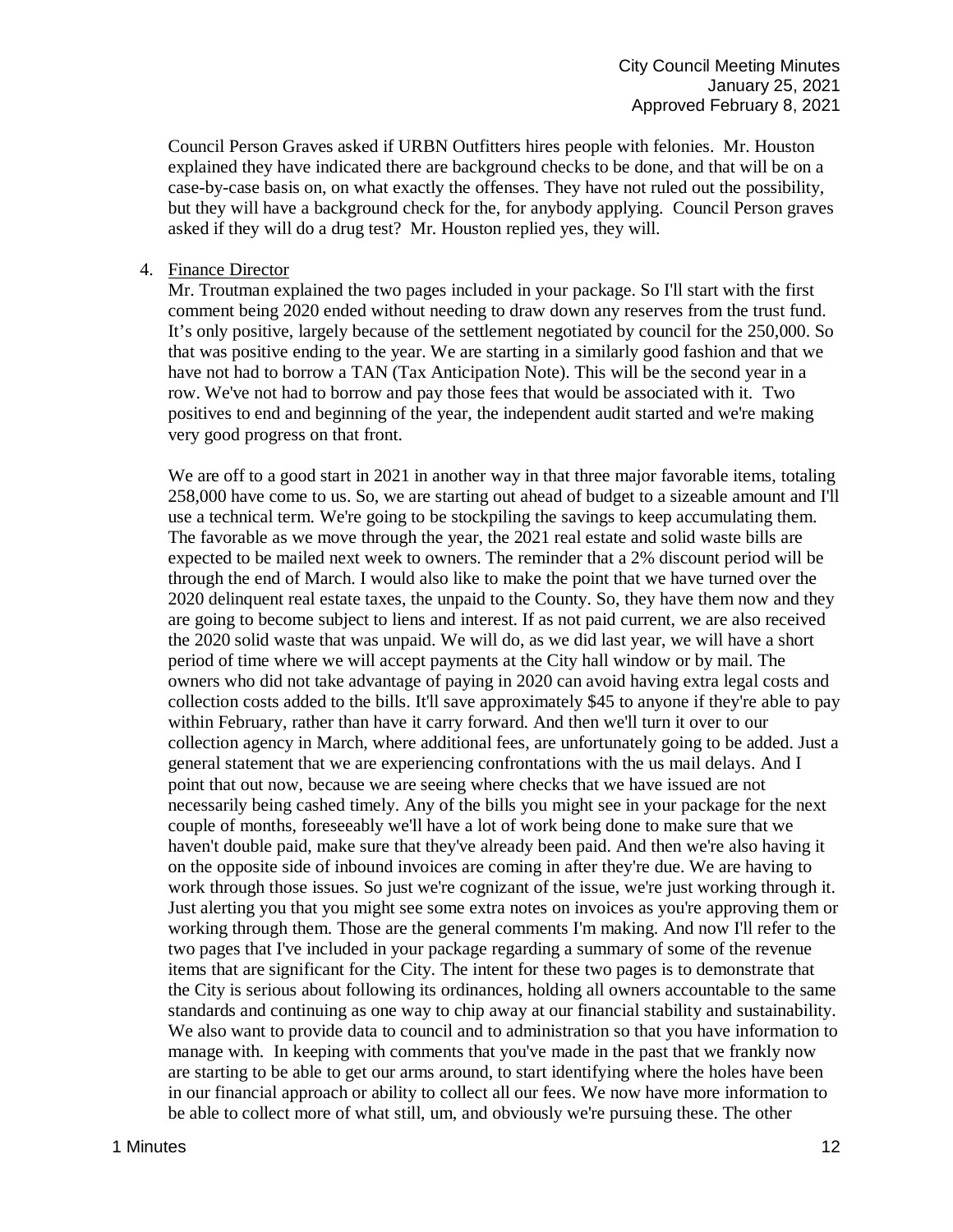objective is that we're trying to collect past due funds and equally important correct data so that we can deescalate the frustration levels that have occurred over the past couple of years with information that owners and residents have been frustrated with, frankly, a bad database. It's been able to be collecting information is just extremely viable and unworkable to get quality information out.

The overview now on the two pages that are included, I'm not going to go line by line. I just want to point out a few things throughout it. And then anybody who has any questions can feel free to give me a call or shoot me an email, and we can discuss it in more detail. I will refer to our collection rates for real estate and solid waste. Those are lines nine through 12. What you're going to see is the City tends to have a low collection rate for its discounted face period, which forces us to have a higher collection for our penalty and delinquents. Unfortunately, they're not getting paid and they've accumulated over time. So that points down to the middle section, the bottom section of page one, where I'm talking about the real estate and solid waste delinquents, you're going to see online 36, that we have \$1.6 million in delinquents as of July, as of January one, 2021. This is about the same as last year. The good news is, it is less than last year. There is progress being made on reducing it. But I think we all would agree that 1.6 million is still extremely high. The top of the second page, the rows beginning in the 40 twos through the four, the end of the forties, the point here that I'm calling attention to is historically the City has done it the best it could with what it had, but now with better information, there's the ability to identify that the amounts of collections that are more appropriate to target are substantially higher than what we've thought was the right numbers, people have survived they're higher, but we're now having better information to know that there's just more being required and it's not just the money side. In fact, there's a better argument that it's the, the resident side, the tenant side, that there's more inspections that should be done for the quality of life. I point those out to you that are really the 2021 numbers that we're projecting to do versus what we think are likely targets. The last section I would comment on are the unpaid rental licenses, the project we're going through right now, we have about a quarter of the 538 invoices that were sent out resolved and the remaining three quarters, the vast majority of those, we just had bad data for addresses to mail invoices to, and we have a number of them who haven't responded yet over approximately the 30 days that the bills have been mailed and in circulation. We still have work to do on this front, with that I'll answer any immediate questions.

Vice President Green asked one question regarding Portnoff, the bills last year, are you still sending out the letter, advising people that the bill has still been unpaid, and if it's not paid, you know, giving them the time or the warning that once it goes to Portnoff, the fees will be very, very high and you're giving them the opportunity. We are still mailing out the letter.

Mr. Troutman explained yes, we are targeting to mail the letter at the end of this week. And I'm speaking to the items that you just commented on. In that, when approximately will we send the bills to Portnoff in March or the end of February, like how much time did we give them to. We are targeting a month that they will have essentially a month to two to come into the window. There was approximately 350 off the top of my head that are delinquent 364 to be exact that are delinquent. And there's a fair number of those that are only the \$25 for Friday. And we've determined that those aren't going to go to Portnoff, we're going to keep those with the City to pursue.

#### **Citizens Hearings Non-Agenda Items Only (3 Minutes)**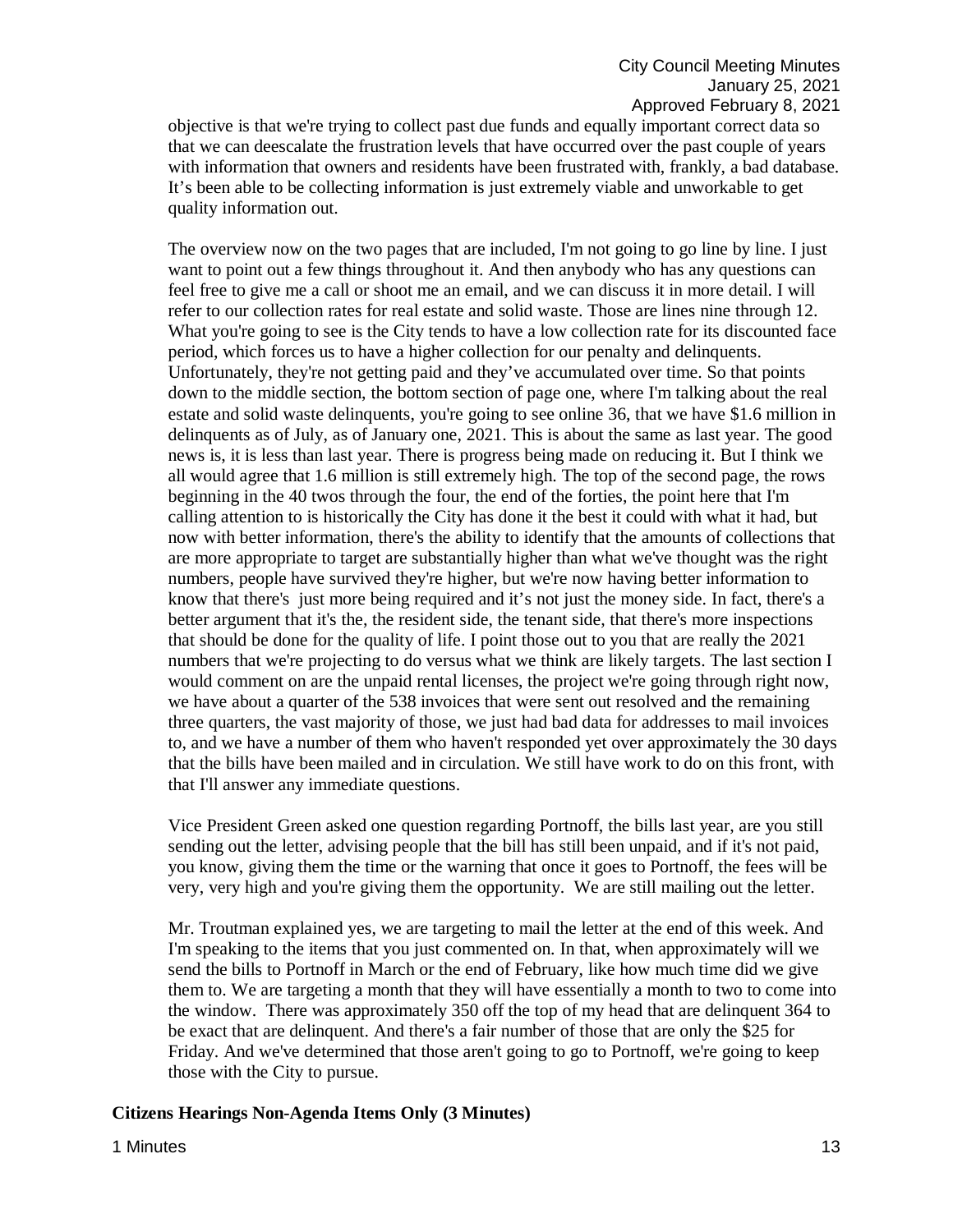Daniel Greenberg asked about when the next City update would be? Vice President Green asked which community meeting would be? There is one in the works. There's no specific date yet, but it is being arranged.

Vice President Green made a motion to close citizens hearings on non-agenda items only; Mr. Folks seconded the motion. Motion passed 6-0.

## **Special Events**

There were no special events at this time.

## **Council Comments**

Mr. Folks thanked everybody for coming out tonight. hats off to you again. So, for just being who you are and to our new Assistant City Manager, Mr. Houston, I know when you first started, there was a ribbon cutting for Ms. Turner's Soap Factory and you were there. And, when I walked in the door, I said, he's going to be all right, because, you know, in the past, people we had in these positions, you never saw both of them together. It was really, really good to see both of your, at that ribbon cutting for Ms. Turner, it made the City look really good. Mr. Troutman, when you come on and tell the citizens no new taxes and that we're stockpiling money, as you say, that's a good building. So, our citizens should be really happy, the job that we are doing for the City. Chief Laufer, you know, when investors look at the City, they look at the crime and for you to be on top of that, you make the City look good. So, we're on the right path. I mean, we heard some good stuff tonight as a resonant. I'm ecstatic. Thank you for coming out. See you later.

Council Person Graves thanked everyone for watching our meeting and reacting on YouTube. Thank you, Mrs. Springsteen for your presentation and all the work that you have been doing here in Coatesville. This since our last meeting, the holiday, Reverend Dr. Martin Luther King's birthday, he is an ancestor who has been heavy, heavy on my heart lately. I got to sit on a panel at the friends, association, and talk about the history of advocacy and housing. I would just like to take some time to honor my ancestor's legacy, by reading, a quote from his letter, the Birmingham jail. First, I must confess that over the past few years I have been gravely disappointed with the white moderate. I've almost reached the regrettable conclusion that the Negro's great stumbling block in his stride towards freedom is not the White Citizens Councilor, nor the KU Klux Klanner, but the white moderate who is more devoted to "order" than to justice; who prefers a negative peace which is the absence of tension to a positive peace which is the presence of justice; who constantly says: "I agree with you in the goal you seek, but I cannot agree with your methods of direct action"; who paternalistically believes he can set the timetable for another man's freedom; who lives by a mythical concept of time and who constantly advises the Negro to wait for a "more convenient season." Shallow understanding from people of good will is more frustrating than absolute misunderstanding from people of ill will. Lukewarm acceptance is much more bewildering than outright rejection. Thank you.

Mrs. Hunt thanked everyone for attending the meeting and the great presentations tonight and how we're moving the City forward. I'd like to thank our staff with a great job that you're doing, Chief Laufer, for your continued guidance in our department and to everyone for all that we're doing to help our City move forward. It's just great to see progress being done and things moving in the right direction. So, I'm going to be very brief tonight, but I just thank everyone for that. I would like to make one mention tonight, I realize that we're now being called council members as opposed to council woman or council men. And I'm not sure why we're doing that, but I would prefer to keep the title that I had. I am a woman. I'm proud to be a woman, as well as a council person. I would like for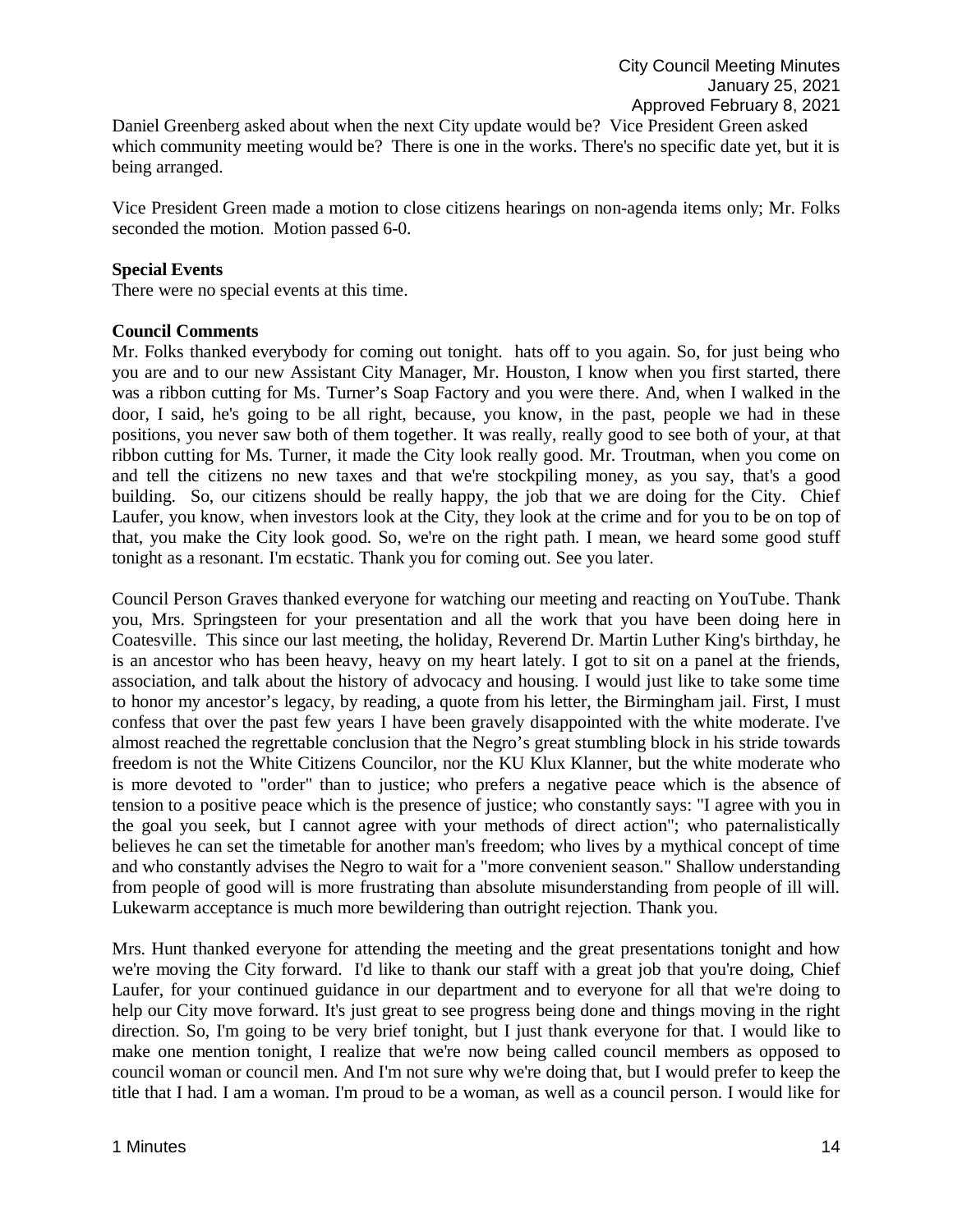that to be addressed as Councilwoman Hunt. So please let that be noted, and that's what I would prefer to be called. Thank you.

Ms. Al Amin thanked everybody who continues to join and be a part of the meetings. And I think it's very, very important for the community to take part in our council meetings, so that, we understand any concerns, any issues, the positives that you like about the City. I want to say thank you so much for choosing Coatesville. We are so happy that you decided on us, and I look forward to the ribbon cutting. Mr. Logan, I want to thank you so much for all of your hard work. I want to thank you for always looking to see areas that we can best serve the City with our finances, because you know, that is my number one pet peeve is the money. I appreciate, you know, I want to make a penny holler. I appreciate all your hard work in that area. Mr. Troutman, thank you so, so much for all of your hard work working with Mr. Logan. I'm so proud of the fact that, that we have a true balanced budget, no tax increase, no withdrawal on anything from the rainy-day fund/trust fund, different people refer to it differently. Mr. Houston, I'm very happy that you have become part of our family as well. And I look forward to continuing to work with you and Mr. Logan and my fellow council members to continue to keep making Coatesville a better place, to be a place that folks want to be to live and work. Thank you to everybody for everything that you've done and have a great night. And Susan, thank you too, because it isn't that you just chose to bring your business here. You have done things in the community and with other people. I thank you for that as well. Have a good night, everyone.

Vice President Green stated I'm a woman. I'm so grateful and appreciative to everyone who chimed in tonight, who came out and even viewed the meeting on YouTube in this climate, there's so many things that are going on. As we were watching the meeting, I was kind of following the comments on YouTube and I appreciate and I understand, and I emphasize, however, I think that the answer is not firing people, terminating people. The answer is round tables and sitting down, and I know that they had one round table already, and I know Mr. Logan is planning some more, but you know, with this COVID 19, it has put a damper on a lot of things, but I do hope, and I really sincerely believe the bulk of our community is supportive of our department. I know that there's things that have happened that we don't always agree upon. However, I do trust and believe in the Chief and I thank him for having such an open-door policy, allowing even the community members in. I think that we have to look at the whole entire picture sometimes. When I was viewing the comments, some of them were not really good comments, and I understand that, but you have to always keep communication open. You have to be prepared to change. You have to be prepared to voice your concern and make it count, but voice your concern in a way that it's legitimate, that it's respectful, that you can get people to listen and to make the change. You know, there's always room. And I really hope, even on next meeting, when the officers are here, that we have the opportunity to just speak to them regarding what we see Coatesville and what we want culture to be like, what we want to see things to be like in Coatesville. Chief, I do respect you and I respect your decision. I'm not a trained officer, and I'm not trained in police work, I do trust your judgment. And I just hope that I know that thus far I've been satisfied and I know whatever concerns that we all have and you have been willing to sit down. And I know you're planning on meeting with us in this week here coming up. So I just wanted to acknowledge that and to just to put it out there to again, some of the comments that I did see on YouTube, you know, we have to, as a community, and I'm speaking to the people that live here in Coatesville. The ones that live outside the community, I hear you also, but at the same time, I got to look at the residents that live here because that's who I represent, and that's who I fight for. And, you know, in the midst of all of that, there was a lot of positive things, and there's a lot of positivity going on in the City, but guess what, if we don't have law and order, we're not going to have any of them. And see, I've lived here all my life. So, I do remember how terrible the streets were. I remember the open-air drug market. I remember all the shootings and the young men. There's been so many young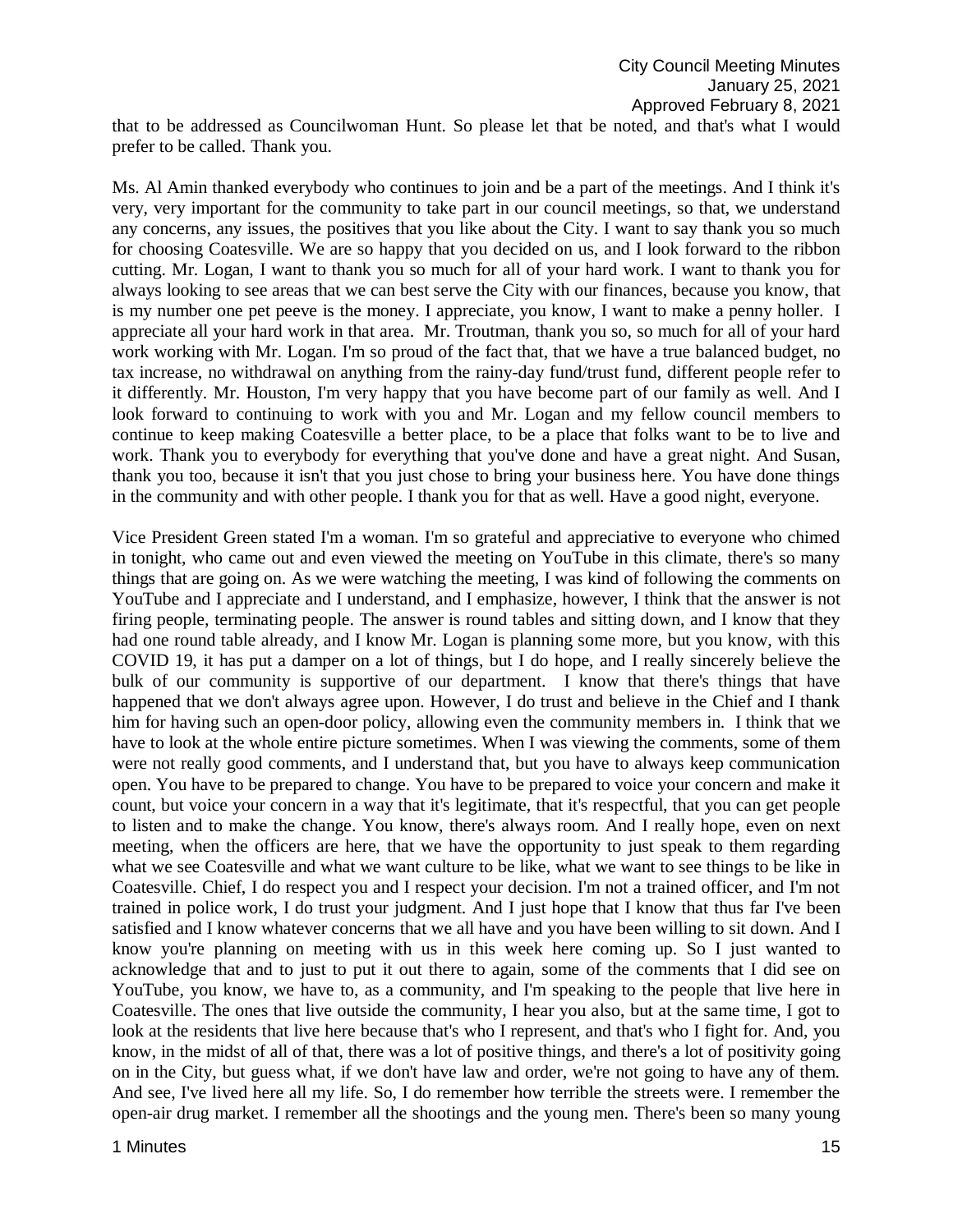## City Council Meeting Minutes January 25, 2021 Approved February 8, 2021

men that have been gunned down in our community, but it seems as though we forget about that part, we forget about the gun violence that is happening in our community. We forget about all of that and we never want to address it, but we want to address the policing issues. And, let me tell you something, you know, the Chief will tell you, I call him a lot because I'm concerned, you know, and if there's something going on, I want to hear about it. And I want to know about it, but there's so much going on here that I thank the Chief for what he is brought here to the City. We've not had leadership in our police department like this in a very, very long time. For those of you that have been around, or those of you that have been on council, or just lived here, you know, what we went through, you know what this community was like. It's not one decision, it's not one thing, you know, I have to look at the overall picture. So again, Chief, I do thank you. I'm trying to do what's right for the City of Coatesville and our residents. Ms. Linda Lavender-Norris, I want to just thank you so much for your hard work and dedication to that Train Station, you know, meeting after meeting after meeting year after year after year, even before Council. So, I thank you for that, because now we see it coming to fruition, we see the fruit of the labor, and I just appreciate, because we all know how that was going and if it was for you being there, just taking them back and reminding them. So, I thank you so much for that. I thank you, Sue, you know, I always thank you. You are committed to the City, you bring lunches and food to the CYWA, which is my biggest passion, aside from council. I appreciate your being here in our community and the work that you do, and the things that you do, you are one of our biggest cheerleaders. So, I do appreciate you. I appreciate every council member. You know, we all have our own things. We all have our own opinions and we all have our own views on things and we need it, you know, but so when we have our meeting together with our Chief, you know, we can sit down and hash out and discuss our concerns and make them known. We just have to move forward; our community is our community and our community has to be safety maintained. We want our officers to be respectful of our residents, but we also want our streets to be safe, you know, and some of these officers, I don't really know anything about the promotions. I don't really know some of them, you know, but I know a couple of them, I do know, a couple of them I've had concerns about, but I do know that it's not just the one concern that I might've had that goes into this decision. It's just like us on our jobs. You know, we might make one mistake or we may have a bad month or whatever, but when it comes to us getting our promotion it's not based on one thing, it's an overall. We have to put our concerns out there and make it known to them on what we expect and what we think and what we need to happen in the City of Coatesville. With that, thank you again. I appreciate everyone, Mr. Logan, Mr. Houston, Rich everyone, all of the employees, I'm just excited right now. Thank you so much, Mr. Folks. When we see the good comments, we get excited, but we also have to embrace the negative and figure out how to we, do we fix this? You know, how do we fix it? Where do we go from here? Thank you all so much. Have a good night.

President Lavender-Norris echoed her colleagues and the gratitude for our staff, our residents, definitely our investors and our developers. I want to end it on a good, a light note tonight, because I truly believe we're in these positions, not for us specifically, but for our community and for the generations to come. So, we have to consider what we do now, because it will affect the lives of our children, grandchildren, and great-grandchildren. What do we want to leave here for them? We know what we had when we were young. We know what the City of Coatesville was, our children and our grandchildren don't know so much. So, we're going to have to be mindful and ensure that we leave the City of Coatesville better than we found it for those coming behind us. I want to share a letter. I received in the mail here. It is actually Council woman's Green constituent. And I am going to get this letter to you, Council woman Green. The young lady sent it to me, I guess, because I'm president, but I would like for you to have it, because she's your constituent. I would like for you to reach out to at least her family, but the letter says: Linda Lavender-Norris, Hello. I am in third grade. I am writing this letter to tell you how good our community is. I like we joined together to help each